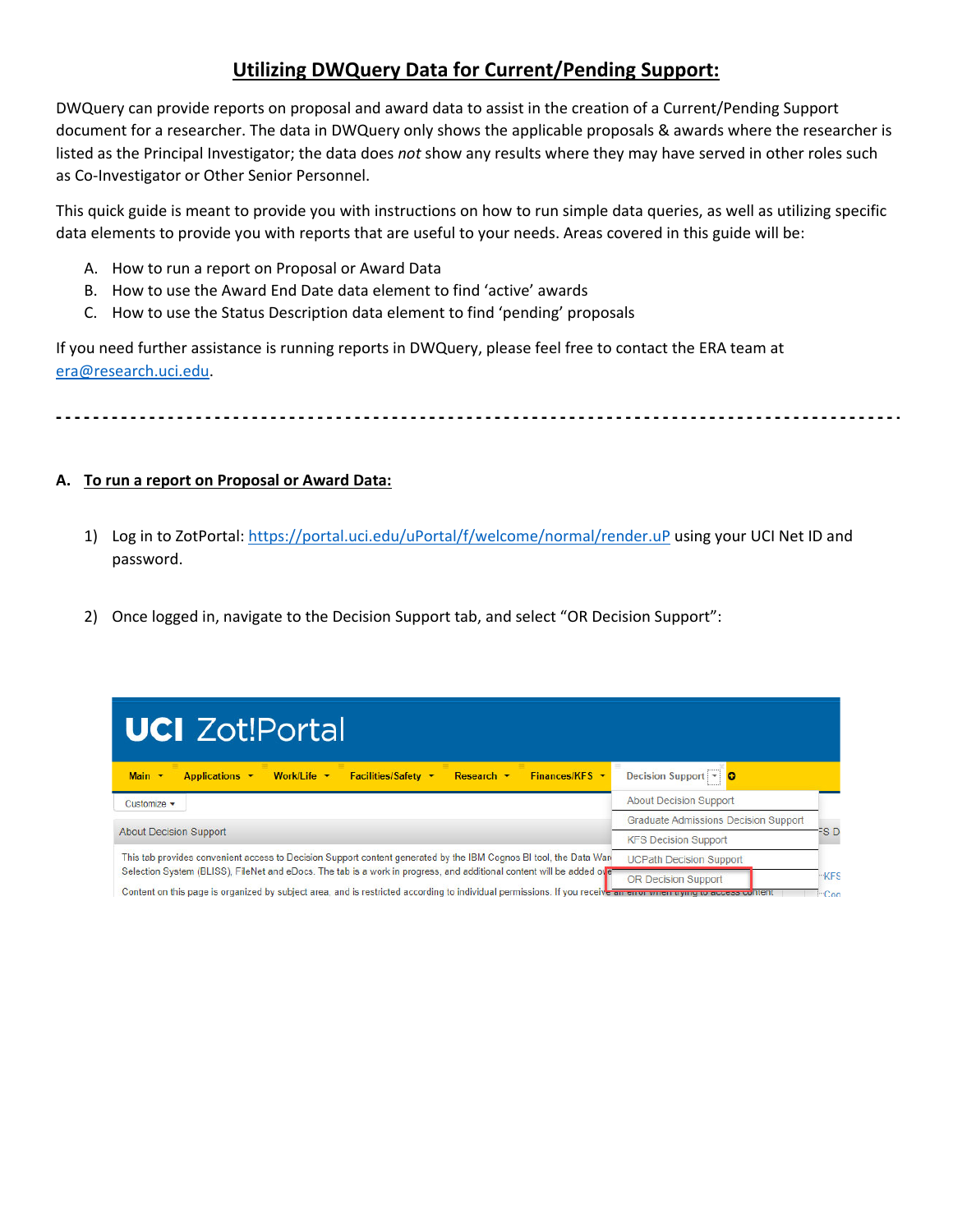3) On the OR Decision Support page, select "Contracts/Grants Ad Hoc Query" – this will take you to the DWQuery reporting system:

| <b>UCI</b> Zot!Portal                                                                                                                                                                                                                                                                                       |                    |
|-------------------------------------------------------------------------------------------------------------------------------------------------------------------------------------------------------------------------------------------------------------------------------------------------------------|--------------------|
| Finances/KFS $\star$<br>Main $\star$<br>Applications v<br>Work/Life v<br>Facilities/Safety v<br>Research $\blacktriangledown$                                                                                                                                                                               | Decision Support * |
| <b>OR Decision Support</b>                                                                                                                                                                                                                                                                                  |                    |
| "Office of Research Homepage #<br><b>DWQuery</b><br>Contracts/Grants Ad Hoc Query<br>For questions related to Sponsored Projects data, please contact era@research.uci.edu.<br><b>E-Award Activity</b><br>"Awards by Campus Area<br>"Awards by Source by Campus Area<br>E-Personnel Awards Credit by Role a |                    |
| <b>E</b> Negotiations Activity                                                                                                                                                                                                                                                                              |                    |
| i-Material Transfer Agreement Count<br><b>E-OR Special Reports</b><br>"COVID-19 Related Studies #<br>Awards with Missing IRB Fees a                                                                                                                                                                         |                    |

4) In DWQuery, you can run reports on either Award Data or Proposal Data. The selected data set will be highlighted in blue:

| <b>ED DWQuery - OR C&amp;G</b>                     |                                                                                         |                                                           | Select to run either Award Data or<br>Proposal Data |
|----------------------------------------------------|-----------------------------------------------------------------------------------------|-----------------------------------------------------------|-----------------------------------------------------|
| ۰<br><b>Load</b><br><b>B</b> Save<br><b>⊙</b> View | $\blacktriangledown$<br>Select / Deselect<br><b>IF</b> Set Sort Order<br><b>り</b> Reset | $\overline{\phantom{0}}$<br>Summarize Distinct<br>$#$ Run |                                                     |
|                                                    |                                                                                         | <b>Award Attributes</b>                                   | \$ Proposal Attributes                              |
|                                                    | $\Box$ Document ID                                                                      | equal to                                                  | $\checkmark$                                        |
|                                                    |                                                                                         | equal to<br>Proposal Development #                        | $\checkmark$                                        |
|                                                    |                                                                                         | equal to<br>Institutional Proposal #                      | $\checkmark$                                        |
|                                                    | $\Box$ Aurord TD                                                                        | equal to                                                  | $\checkmark$                                        |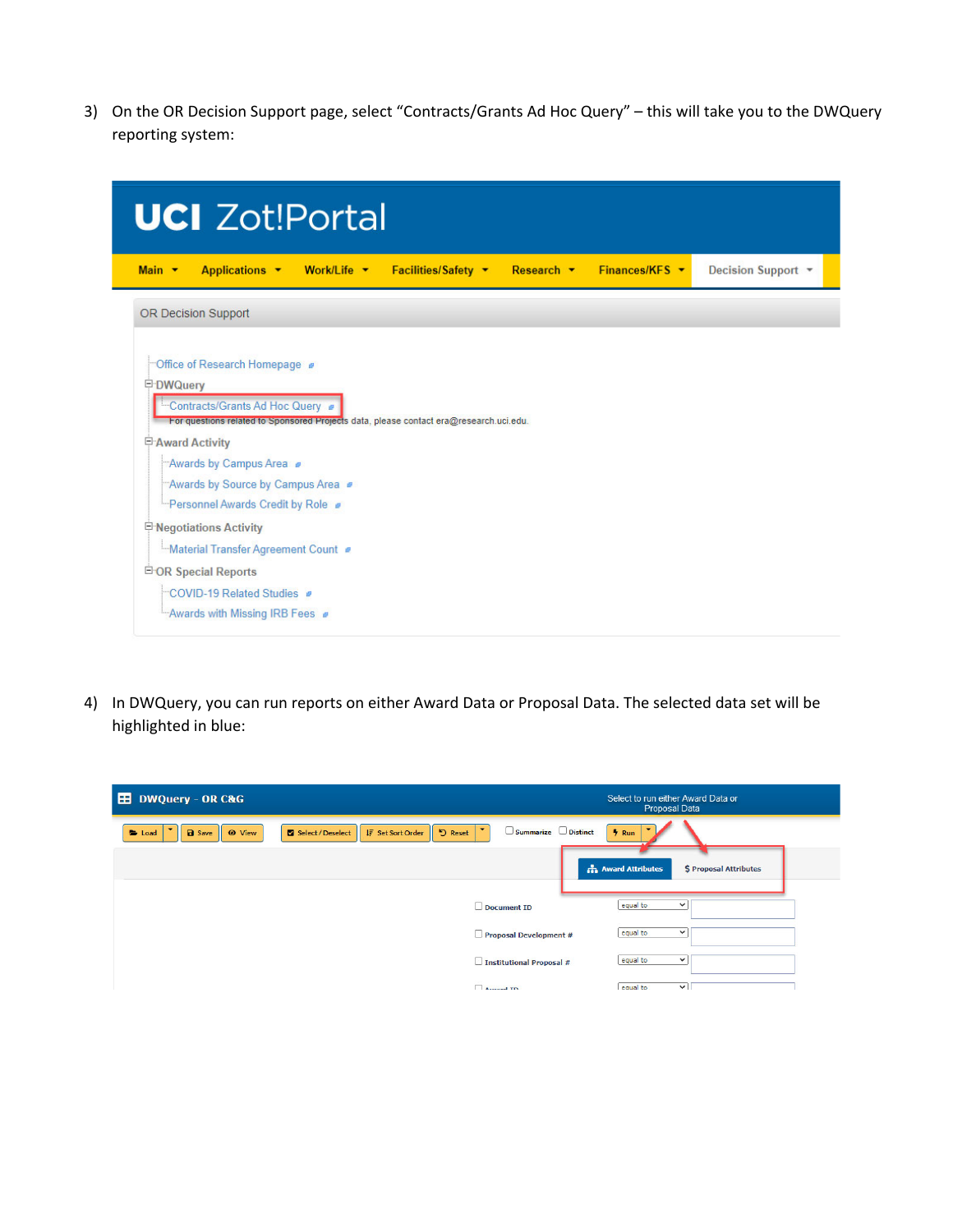5) Once you've chosen which data set you want to run a query in, check the box(es) for the data elements of the report that you want included. Alternatively, you could also just click "Select / Deselect" to choose them all:

| <b>ED</b> DWQuery - OR C&G                                                                                  |                                            |                                                   |                           |
|-------------------------------------------------------------------------------------------------------------|--------------------------------------------|---------------------------------------------------|---------------------------|
| IF Set Sort Order<br>Select / Deselect<br><b>つ</b> Reset<br><b>a</b> Save<br><b>⊙</b> View<br><b>E</b> Load | $\blacktriangledown$<br>Summarize Distinct | $\blacktriangledown$<br>$#$ Run                   |                           |
| Click here to Select All                                                                                    |                                            | <b>Award Attributes</b><br>\$ Proposal Attributes |                           |
|                                                                                                             | $\Box$ D <sub>pcument</sub> ID             | $\check{~}$<br>equal to                           |                           |
|                                                                                                             | $\Box$ Poposal Development #               | $\checkmark$<br>equal to                          |                           |
|                                                                                                             | Institutional Proposal #                   | $\check{~}$<br>equal to                           |                           |
|                                                                                                             | Award ID                                   | $\check{~}$<br>equal to                           |                           |
|                                                                                                             | Sponsor Award ID                           | $\check{~}$<br>equal to                           |                           |
|                                                                                                             | Modification ID                            | $\checkmark$<br>equal to                          |                           |
|                                                                                                             | Varsion Number                             | $\check{~}$<br>equal to                           |                           |
|                                                                                                             | Award PI Last Name                         | $\checkmark$<br>equal to                          |                           |
|                                                                                                             | Award PI First Name                        | $\checkmark$<br>equal to                          |                           |
|                                                                                                             | Award PI Campus ID                         | $\checkmark$<br>equal to                          |                           |
|                                                                                                             | Award Account Number                       | $\checkmark$<br>equal to                          |                           |
|                                                                                                             | Award Fund Number                          | $\checkmark$<br>equal to                          |                           |
|                                                                                                             | Award Lead Unit Code                       | $\checkmark$<br>equal to                          | List $\Box$ Include Title |
|                                                                                                             | Award School Name                          | $\checkmark$<br>equal to                          | List                      |
|                                                                                                             | Award Sponsor Code                         | $\checkmark$<br>equal to                          | List $\Box$ Include Title |
|                                                                                                             | Award Sponsor Category Code                | $\checkmark$<br>equal to                          | List $\Box$ Include Title |
|                                                                                                             | Award Prime Sponsor Code                   | $\checkmark$<br>equal to                          | List $\Box$ Include Title |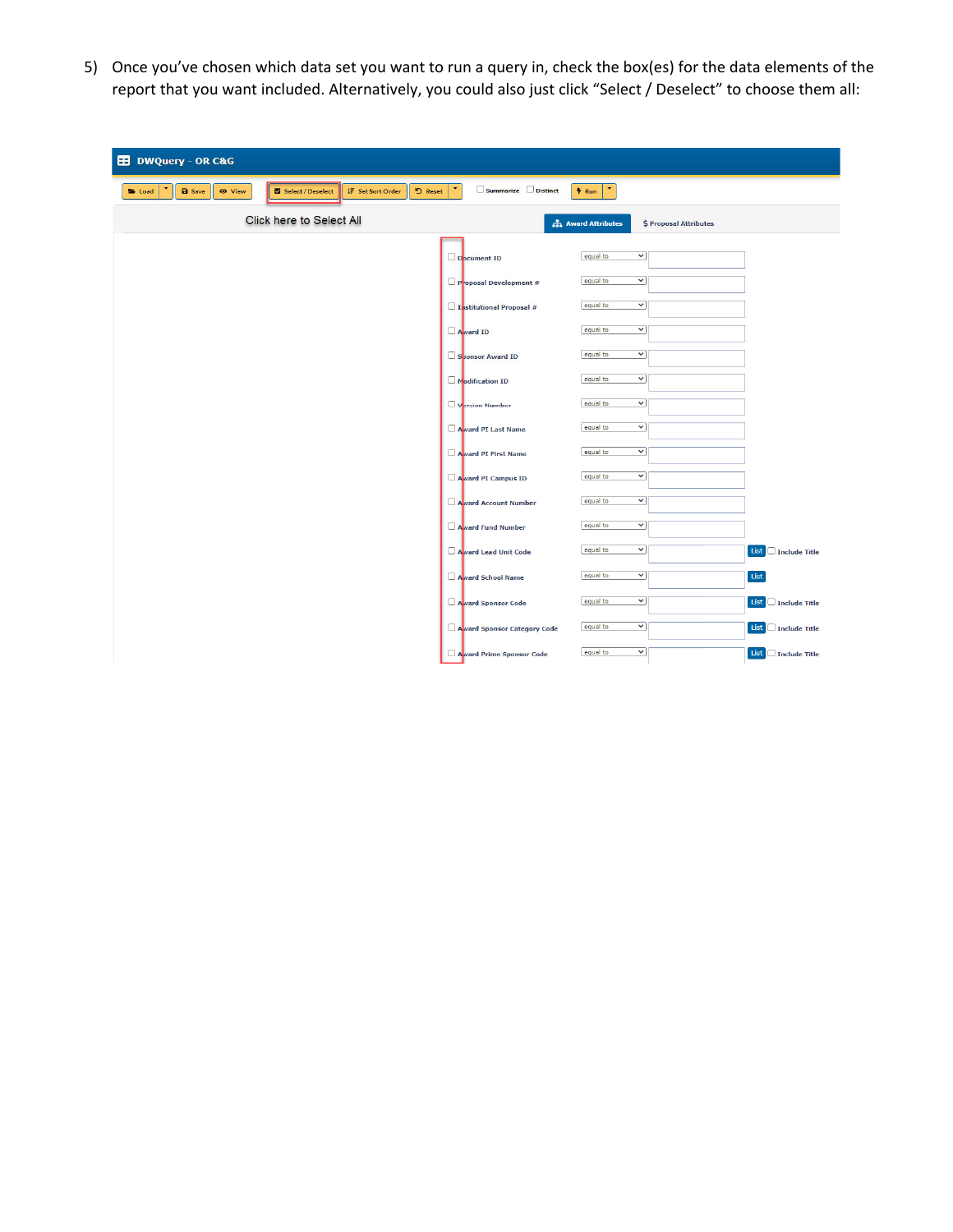6) To find data for a specific researcher, you can narrow down the search to a specific person by including their first and/or last name:

| <b>ED</b> DWQuery - OR C&G                                                                                         |                          |                          |                        |
|--------------------------------------------------------------------------------------------------------------------|--------------------------|--------------------------|------------------------|
| Select / Deselect<br><b>IF</b> Set Sort Order<br><b>り Reset</b><br><b>a</b> Save<br><b>⊙</b> View<br><b>E</b> Load | Summarize Distinct       | ٠<br>$#$ Run             |                        |
|                                                                                                                    |                          | <b>Award Attributes</b>  | \$ Proposal Attributes |
|                                                                                                                    | Document ID              | $\checkmark$<br>equal to |                        |
|                                                                                                                    | Proposal Development #   | $\checkmark$<br>equal to |                        |
|                                                                                                                    | Institutional Proposal # | equal to<br>$\check{~}$  |                        |
|                                                                                                                    | Award ID                 | equal to<br>$\check{~}$  |                        |
|                                                                                                                    | Sponsor Award ID         | $\checkmark$<br>equal to |                        |
|                                                                                                                    | Modification ID          | $\checkmark$<br>equal to |                        |
|                                                                                                                    | Version Number           | $\checkmark$<br>equal to |                        |
|                                                                                                                    | Award PI Last Name       | equal to<br>$\checkmark$ | Anteater               |
|                                                                                                                    | Award PI First Name      | equal to<br>$\checkmark$ | Peter                  |
|                                                                                                                    | Award PI Campus ID       | equal to<br>$\checkmark$ |                        |

7) Once all the data elements you want in your report are selected, click the Run dropdown, and select "Download Excel" – this will download the report into an Excel Spreadsheet format:

| <b>DWQuery - OR C&amp;G</b><br>æ                                                                                        |                          |                                   |
|-------------------------------------------------------------------------------------------------------------------------|--------------------------|-----------------------------------|
| ٠<br><b>IF</b> Set Sort Order<br><b>り Reset</b><br>Select / Deselect<br><b>B</b> Save<br><b>E</b> Load<br><b>O</b> View | ٠<br>Summarize Distinct  | $h$ Run                           |
|                                                                                                                         | H                        | 로 Run - Nonformatted<br>ttributes |
|                                                                                                                         |                          | <b>R</b> Download Excel           |
|                                                                                                                         | Document ID              | $\checkmark$<br>equal to          |
|                                                                                                                         | Proposal Development #   | equal to<br>$\checkmark$          |
|                                                                                                                         | Institutional Proposal # | equal to<br>$\checkmark$          |
|                                                                                                                         | Award ID                 | equal to<br>$\checkmark$          |
|                                                                                                                         | Sponsor Award ID         | equal to<br>$\checkmark$          |
|                                                                                                                         | Modification ID          | equal to<br>$\check{~}$           |
|                                                                                                                         | Version Number           | equal to<br>$\checkmark$          |
|                                                                                                                         | Award PI Last Name       | $\check{~}$<br>equal to           |

8) Once the report is downloaded and opened in Excel, you can work through the data, manipulating the fields as needed for your analysis.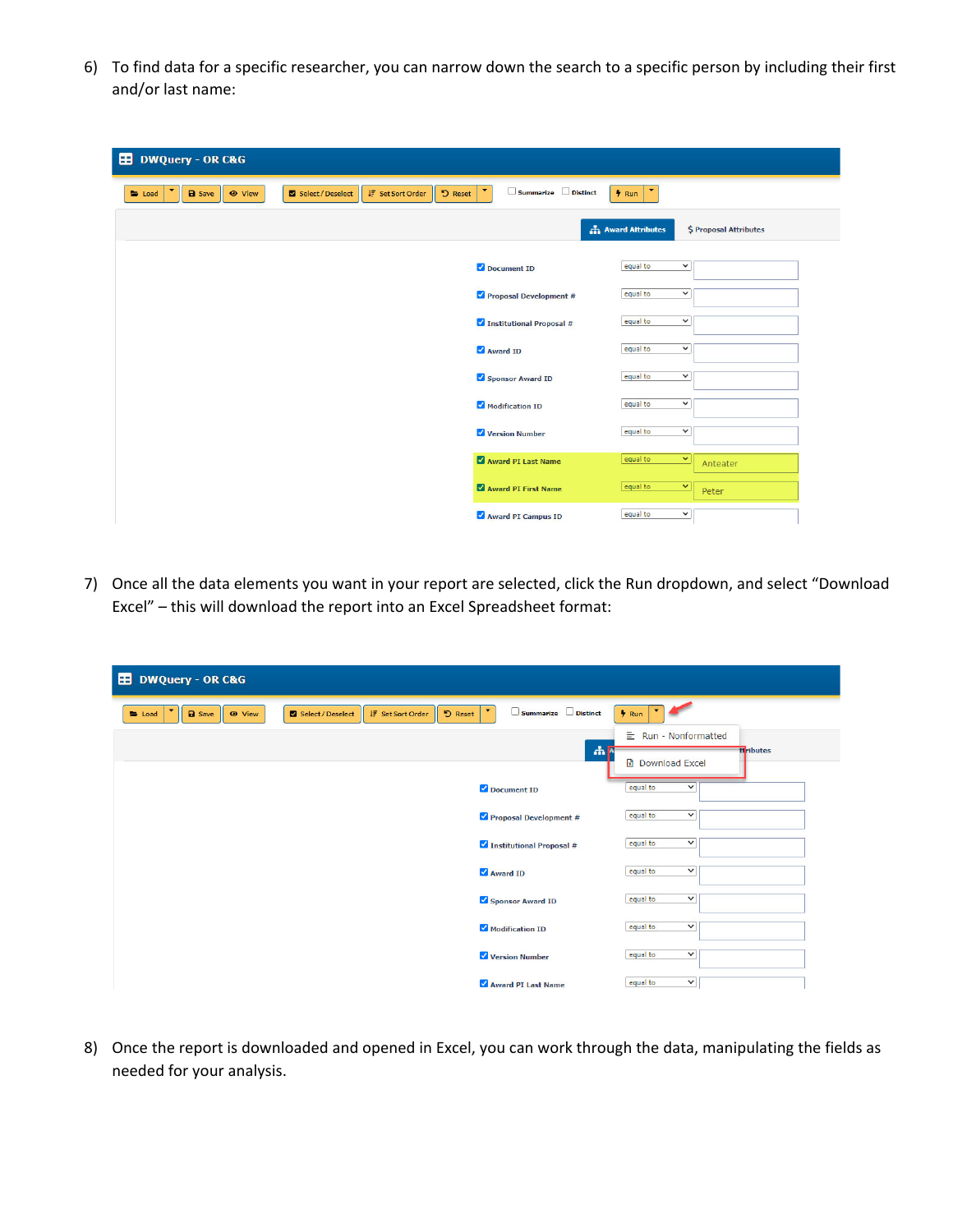9) There is an option to save the query that you just ran so that you can run the same report over and over at a future time without having to go through data element selection process each time. To do so, click Save in the upper left corner and then name the Query. The next time you want to run the same report, select "Load," then select your saved query and then run the report:

| ED DWQuery - OR C&G                                    |               |                   |                          |                                            |                          |                                 |                        |  |
|--------------------------------------------------------|---------------|-------------------|--------------------------|--------------------------------------------|--------------------------|---------------------------------|------------------------|--|
| $\blacktriangledown$<br><b>E</b> Load<br><b>a</b> Save | <b>O</b> View | Select / Deselect | <b>IF</b> Set Sort Order | $\overline{\phantom{a}}$<br><b>り</b> Reset | Summarize Distinct       | $\blacktriangledown$<br>$#$ Run |                        |  |
|                                                        |               |                   |                          |                                            |                          | <b>A</b> Award Attributes       | \$ Proposal Attributes |  |
|                                                        |               |                   |                          |                                            | Document ID              | equal to                        | $\check{~}$            |  |
|                                                        |               |                   |                          |                                            | Proposal Development #   | equal to                        | $\check{~}$            |  |
|                                                        |               |                   |                          |                                            | Institutional Proposal # | equal to                        | $\check{~}$            |  |
|                                                        |               |                   |                          | Award ID                                   |                          | equal to                        | $\check{~}$            |  |
|                                                        |               |                   |                          | $\sim$                                     |                          | 1000                            | $-11$                  |  |

## **B. How to use the Award End Date data element to find 'active' awards**

- 1) If you want to find 'active' awards, you can utilize the qualifier functions in the Award End Date data element to specify a particular period to pull data from. An 'active' award is defined as a project that has not expired or concluded and has an Award End Date in the future (relative to when you are running the report).
- 2) To utilize the qualifier function, first select the data elements you want included in your report as described in Part A above. Next, in the Award End Date data element, click the dropdown to choose from different qualifiers available to specify data to narrow down or filter out records:

| Award Project Title                             | equal to<br>v            |  |
|-------------------------------------------------|--------------------------|--|
| $\blacktriangledown$<br><b>Award Start Date</b> | equal to<br>v            |  |
| Award End Date                                  | equal to<br>◡            |  |
| Award Finalize Date                             | equal to<br>v            |  |
| Award Obligated Direct Cost                     | equal to<br>$\checkmark$ |  |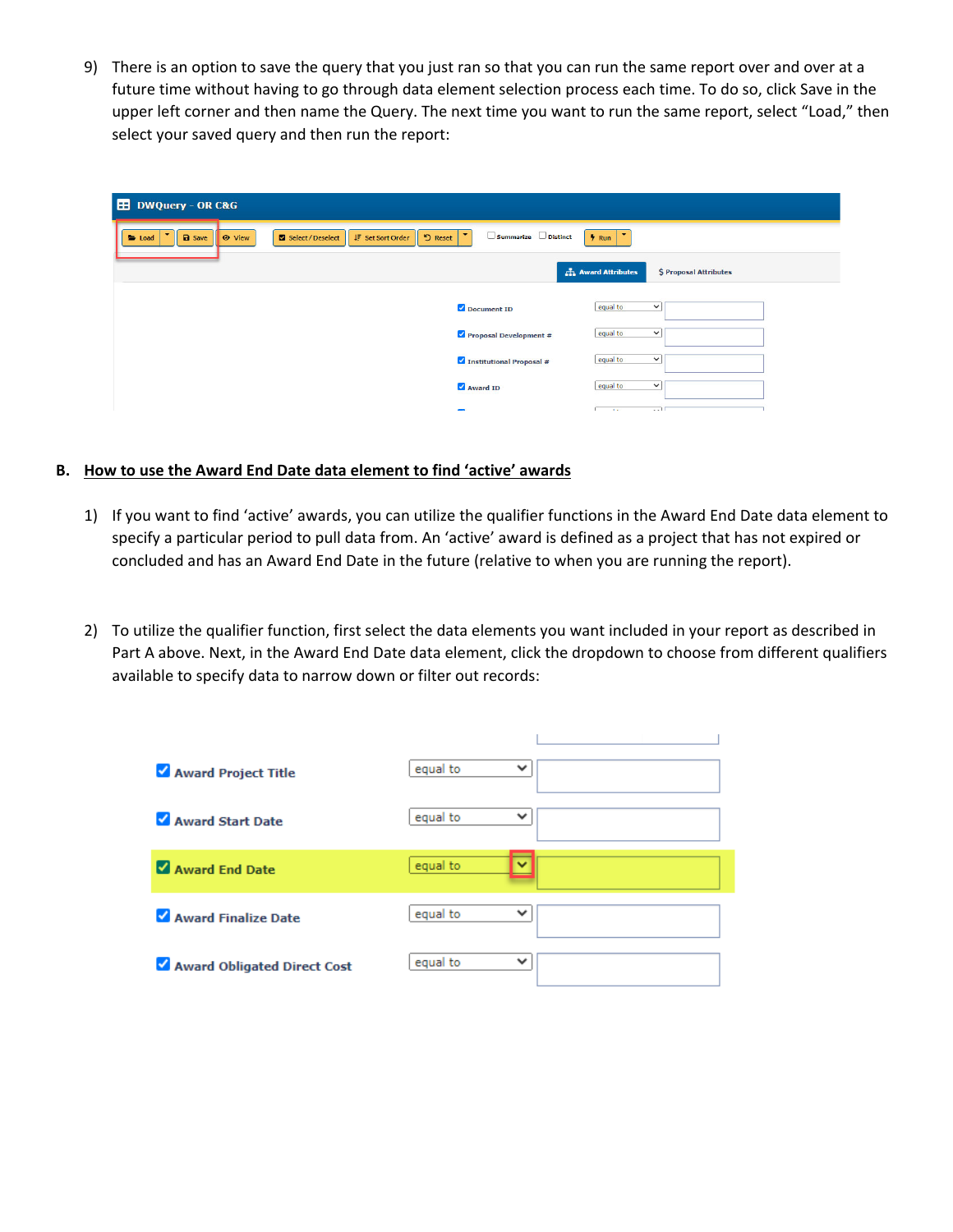3) You will see different qualifiers available to choose from. To find 'active' awards, you want to select the greater than or equal to symbol  $(">=")$ :



4) Then enter the date in which you want the report to pull data from. To find 'active' awards, you would want to enter the current date:

| Award Project Title           | equal to<br>$\checkmark$ |            |
|-------------------------------|--------------------------|------------|
| Award Start Date              | equal to<br>$\checkmark$ |            |
| Award End Date                | $\checkmark$<br>$>=$     | 07/01/2021 |
| Award Finalize Date           | equal to<br>$\checkmark$ |            |
| M Award Obligated Direct Cost | equal to<br>$\checkmark$ |            |

In the example above, the system would pull records where the Award End Date was 07/01/2021 onward. Any records where the Award End Date was prior to 06/30/2021 would *not* be included.

5) Continue with running the report and downloading it into an Excel spreadsheet for further analysis.

## **C. How to use the Status Description data element to find 'pending' proposals**

1) If you want to find 'pending' proposals, you can utilize the qualifier functions in the Status Description data element in the Proposal report to specify what proposal data to pull. A 'pending' proposal is defined as a proposal application where the University has *not* received any funding decision yet. A 'pending' proposal could still be under review with the Sponsor agency.